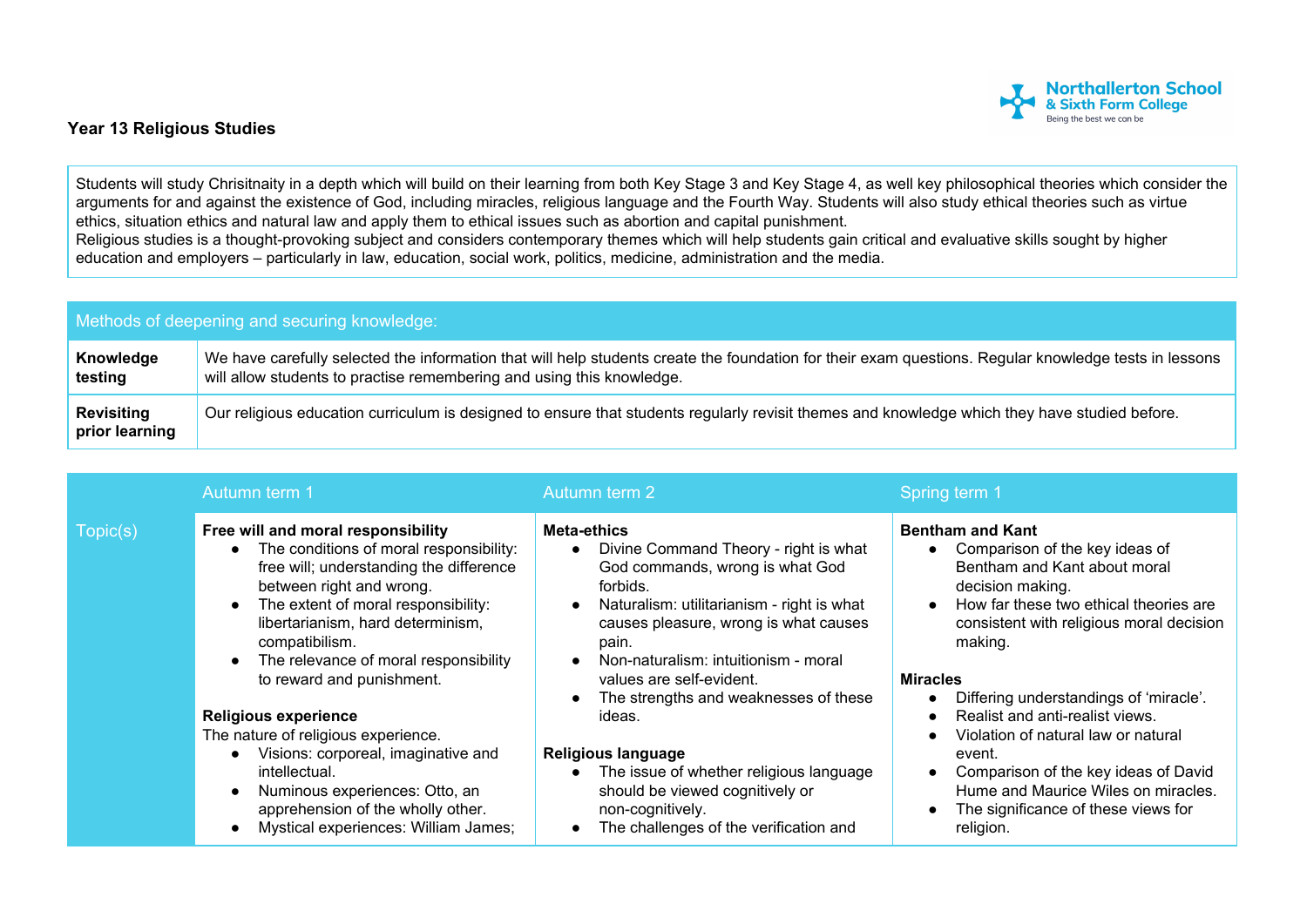|                                                            | non-sensuous and non-intellectual<br>union with the divine as presented by<br>Walter Stace.<br>Verifying religious experiences.<br>The challenges of verifying religious<br>experiences.<br>The challenges to religious experience<br>from science.<br>Religious responses to those<br>challenges.<br>Swinburne's principles of credulity and<br>testimony. | falsification principles to the<br>meaningfulness of religious language.<br>Responses to these challenges.<br>Eschatological verification with reference<br>to Hick.<br>Language as an expression of a Blik with<br>reference to R.M. Hare.<br>Religious language as a language game<br>with reference to Wittgenstein.<br>Other views of the nature of religious<br>language.<br>Religious language as symbolic with<br>reference to Tillich.<br>Religious language as analogical with<br>reference to Aquinas.<br>The Via Negativa.<br>The strengths and weaknesses of the<br>differing understandings of religious<br>language. | Self, death and the afterlife<br>The nature and existence of the soul:<br>Descartes' argument for the existence<br>of the soul.<br>The body/soul relationship.<br>The possibility of continuing personal<br>existence after death. |
|------------------------------------------------------------|-------------------------------------------------------------------------------------------------------------------------------------------------------------------------------------------------------------------------------------------------------------------------------------------------------------------------------------------------------------|------------------------------------------------------------------------------------------------------------------------------------------------------------------------------------------------------------------------------------------------------------------------------------------------------------------------------------------------------------------------------------------------------------------------------------------------------------------------------------------------------------------------------------------------------------------------------------------------------------------------------------|------------------------------------------------------------------------------------------------------------------------------------------------------------------------------------------------------------------------------------|
| <b>Assessment</b>                                          | A range of 10 and 15 exam-style questions.                                                                                                                                                                                                                                                                                                                  | A range of 10 and 15 exam-style questions.                                                                                                                                                                                                                                                                                                                                                                                                                                                                                                                                                                                         | A range of 10 and 15 exam-style questions.                                                                                                                                                                                         |
| <b>CEIAG</b> (Careers<br>that are linked to<br>that topic) |                                                                                                                                                                                                                                                                                                                                                             |                                                                                                                                                                                                                                                                                                                                                                                                                                                                                                                                                                                                                                    |                                                                                                                                                                                                                                    |